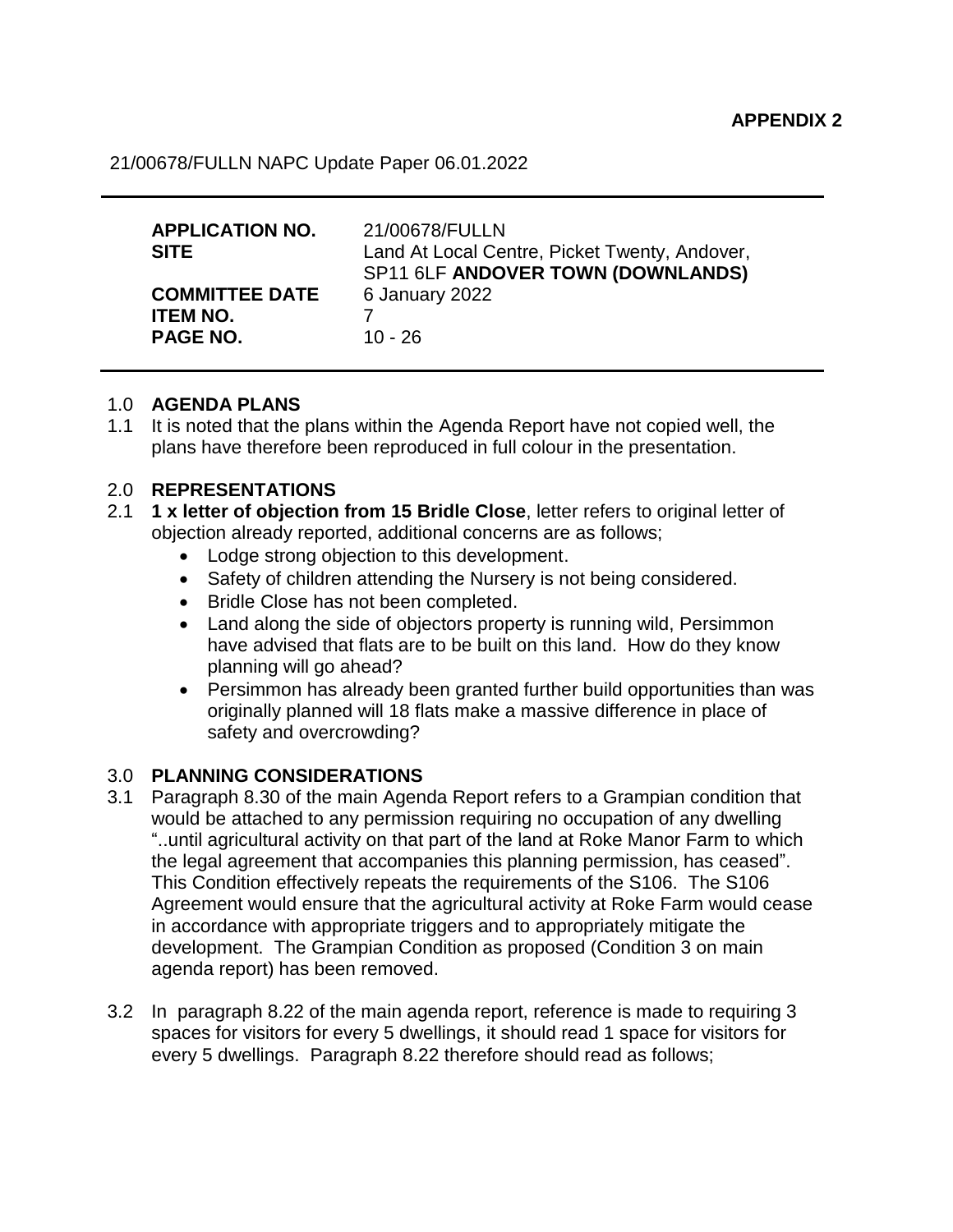Policy T2 requires development to provide parking in accordance with Annexe G of the RLP. The development is for 18 flats, 15 two bed and 3 one bed, this amounts to 33 spaces. Annexe G also requires a further 1 space for visitors for every 5 dwellings, this amounts to a further 3 spaces making a total of 36. 36 spaces are proposed on site and there is sufficient manoeuvring room to allow cars to exit the site in a forward gear.

## 3.0 **AMENDED RECOMMENDATION**

**Delegate to the Head of Planning and Building that subject to the completion of a satisfactory legal agreement to secure land to offset the nitrogen load of the flats and secure 7 affordable housing units and 0.2 of a housing unit as a financial contribution then PERMISSION subject to:**

- **1. The development hereby permitted shall be begun within three years from the date of this permission. Reason: To comply with the provision of Section 91 of the Town and Country Planning Act 1990 as amended by Section 51 of the Planning and Compulsory Purchase Act 2004.**
- **2. The development hereby permitted shall not be carried out except in complete accordance with the details shown on the submitted plans, numbers A-02 11- FE-D; A-02 12 – FP – D; A-02 10-SP-G; Block 01-18-BIN- 100-01 B; SPA 01B; E01 REVB - Levels; Site Location Plan; Distance to POS; E01 Rev B**

**Reason: For the avoidance of doubt and in the interests of proper planning.**

- **3. Before the development hereby permitted is commenced a Construction Environmental Management Plan (CEMP) and method statement, incorporating measures to avoid impacts on the designated sites, habitats and species during the construction phase shall be submitted to and approved in writing by the Local Planning Authority. This should include, although not exclusively:**
	- **a) Biosecurity measures**
	- **b) Routing of machinery on site**
	- **c) Pollution prevention measures, including dust pollution.**
	- **d) Mitigation for protected species, such as avoidance and protection of suitable habitat, protective buffers etc…**
	- **e) Storage of materials**
	- **f) Contractors parking and welfare buildings**
	- **g) Minimising noise and vibration**
	- **h) Lighting**

**Development shall subsequently proceed in accordance with any such approved details.** 

**Reason: To protect designated sites, habitats and species in accordance with Policy E5 of the Revised Test Valley Local Plan DPD.**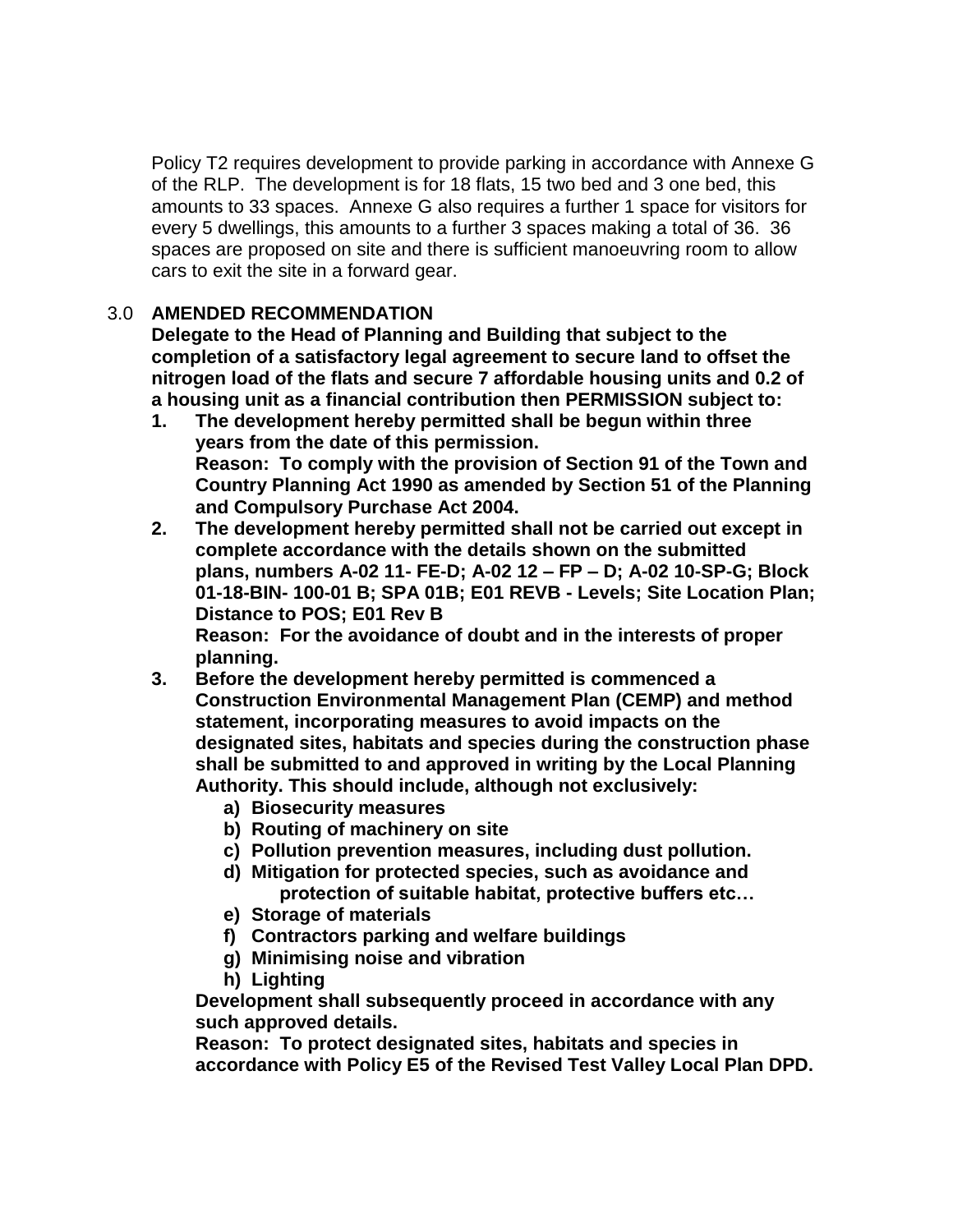**4. No development shall take place above DPC level of the development hereby permitted until samples and details of the materials to be used in the construction of all external surfaces hereby permitted have been submitted to and approved in writing by the Local Planning Authority. Development shall be carried out in accordance with the approved details.**

**Reason: To ensure the development has a satisfactory external appearance in the interest of visual amenities in accordance with Test Valley Borough Revised Local Plan (2016) Policy E1.**

**5. No development shall take place above DPC level of the development hereby permitted until full details of hard and soft landscape works have been submitted and approved. Details shall include-where appropriate: proposed finished levels or contours; means of enclosure; car parking layouts; other vehicle and pedestrian access and circulation areas;**

**Soft landscape works shall include: planting plans; written specifications (including cultivation and other operations associated with plant and grass establishment); schedules of plants, noting species, plant sizes and proposed numbers/densities. The landscape works shall be carried out in accordance with the implementation programme and in accordance with the management plan.**

**Reason: To improve the appearance of the site and enhance the character of the development in the interest of visual amenity and contribute to the character of the local area in accordance with Test Valley Borough Revised Local Plan (2016) Policy E1 and E2.**

**6. No development shall take place above DPC level of the development hereby permitted until a schedule of landscape implementation and maintenance for a minimum period of 5 years has been submitted to and approved in writing by the Local Planning Authority. The schedule shall include details of the arrangements for the phasing of the implementation and ongoing maintenance during that period in accordance with appropriate British Standards or other recognised codes of practise. Development shall be carried out in accordance with the approved schedule.**

**Reason: To ensure the provision, establishment and maintenance to a suitable standard of the approved landscape designs to create and maintain the appearance of the site and enhance the character of the development in the interest of visual amenity and to contribute to the character of the local area in accordance with Test Valley Borough Revised Local Plan (2016) Policy E1 and E2.**

**7. No development shall take place (other than any approved demolition and site clearance works) until an assessment of the nature and extent of any contamination and a scheme for remediating the contamination has been submitted to and approved in writing by the Local Planning Authority. The assessment must be undertaken by a competent person, and shall assess the presence of any**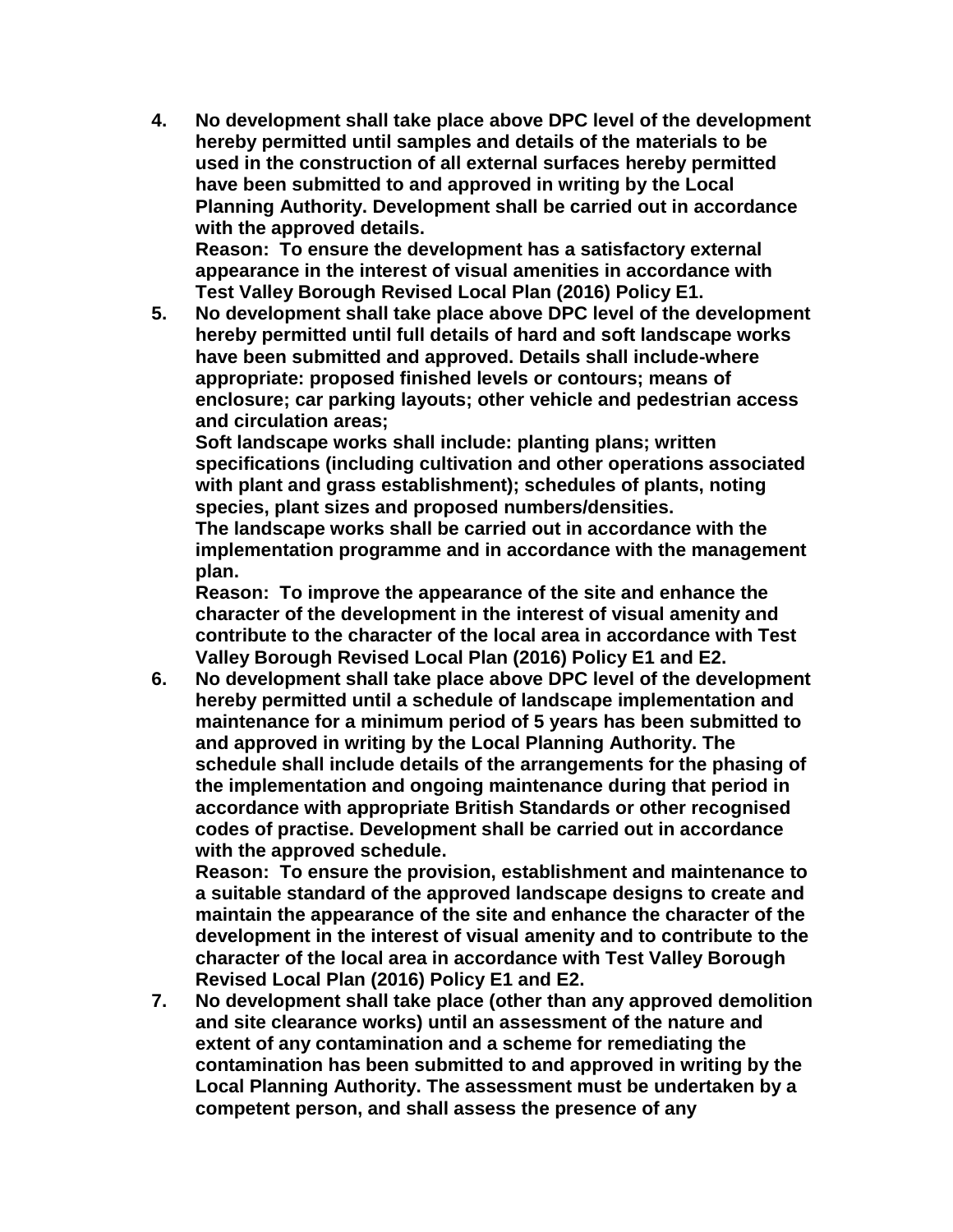**contamination on the site, whether or not it originates on the site. The assessment shall comprise at least a desk study and qualitative risk assessment and, where appropriate, the assessment shall be extended following further site investigation work. In the event that contamination is found, or is considered likely, the scheme shall contain remediation proposals designed to bring the site to a condition suitable for the intended use. Such remediation proposals shall include clear remediation objectives and criteria, an appraisal of the remediation options, and the arrangements for the supervision of remediation works by a competent person. The site shall not be brought in to use until a verification report, for the purpose of certifying adherence to the approved remediation scheme, has been submitted to and approved in writing by the Local Planning Authority. Reason: To ensure that the development does not have an adverse impact on the quality of the local environment in accordance with Test Valley Borough Revised Local Plan policy E8.**

**8. No development shall take place above DPC level until a detailed scheme of biodiversity enhancements to be incorporated into the development shall be submitted to and approved in writing by the Local Planning Authority. Development shall subsequently process in accordance with such approved details, with photographic evidence provided to the Local Planning Authority within 6 months of first occupation.**

**Reason: To enhance the biodiversity in accordance with the NPPF and the Natural Environment and Rural Communities Act 2006 and with Policy E5 of the Test Valley Borough Revised Local Plan 2016.**

- **9. No artificial light shall be brought into use or illuminated unless back plates or other mitigation measures have first been installed where necessary to ensure that light at any residential property does not exceed 2 lux after 2300 hours when the light is illuminated. All such mitigation measures shall thereafter be permanently retained. Reason: To safeguard the amenities of the area in accordance with Test Valley Borough Revised Local Plan (2016) Policy E8**
- **10. The development shall not be occupied until space has been laid out for the parking of vehicles in accordance with the approved plan and this space shall thereafter be reserved for such purpose at all times. Reason: In the interests of highway safety in accordance with Test Valley Borough Revised Local Plan 2016 T2.**
- **11. The windows that serve the living area of flats 7, 12 and 17 as detailed on plan number A-02-12-FP REV D in the north east elevation of the development hereby permitted shall be fitted with obscured glazing and shall be non-opening, and thereafter retained as such, unless otherwise agreed in writing by the Local Planning Authority.**

**Reason: To protect the amenity and privacy of the adjoining occupiers in accordance with Test Valley Borough Revised Local Plan (2016) Policy LWH4.**